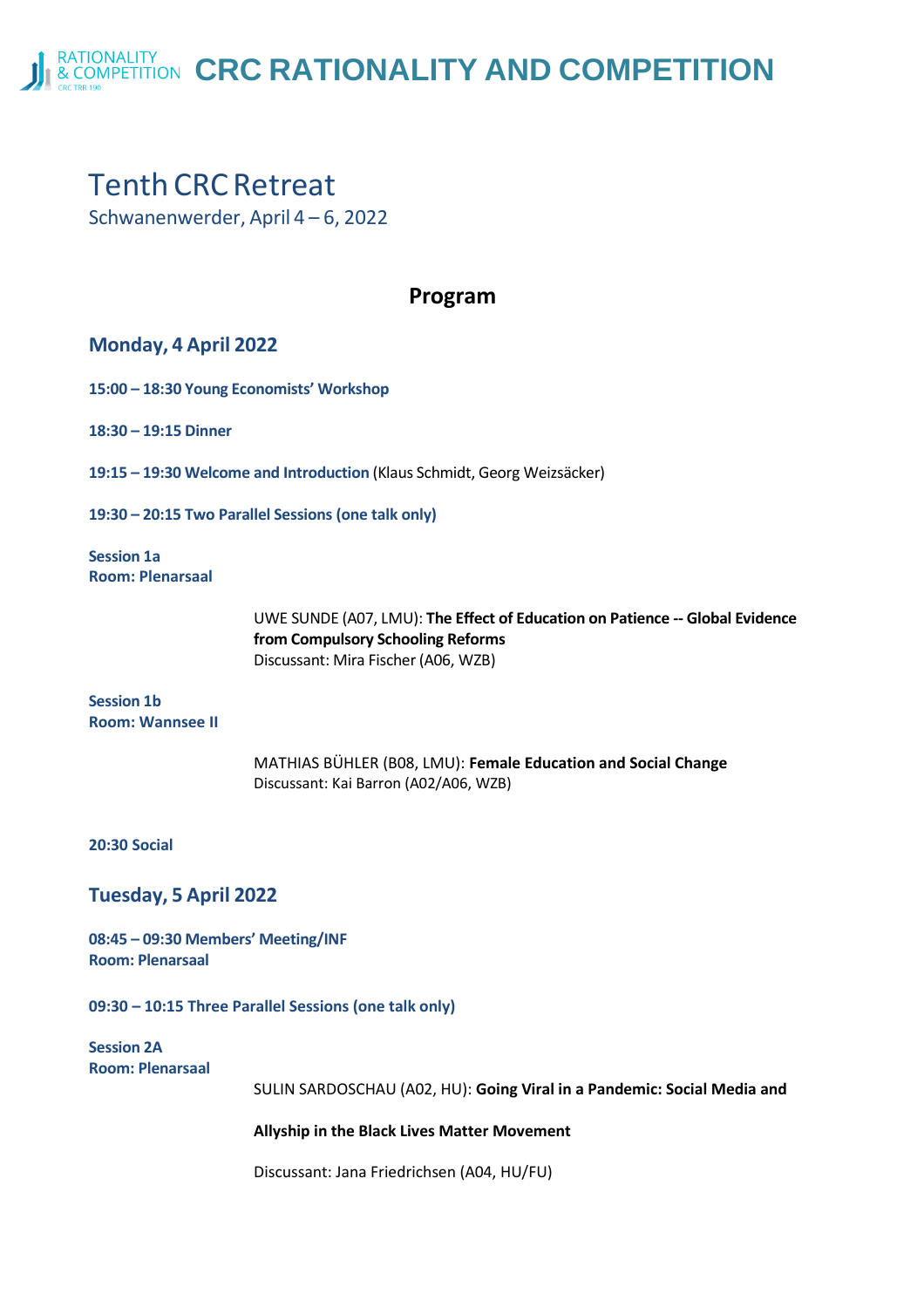

| <b>Session 2B</b><br><b>Room: Wannsee II</b>          |                                                                                                                                |  |
|-------------------------------------------------------|--------------------------------------------------------------------------------------------------------------------------------|--|
|                                                       | ANASTASIA DANILOV (B05, HU): Can Corporate Guidelines Drive Cooperation and<br>Sabotage?<br>Discussant: Julian Heid (A07, LMU) |  |
| <b>Session 2c</b><br><b>Room: Dahlem</b>              |                                                                                                                                |  |
|                                                       |                                                                                                                                |  |
|                                                       | MATTHIAS LANG (B02, LMU): Buyer-Optimal Ambiguity<br>Discussant: Amir Habibi (B05, HU)                                         |  |
| 10:15 - 10:30 Coffee Break                            |                                                                                                                                |  |
|                                                       | 10:30 - 12:00 Two Parallel Sessions and Board Meeting                                                                          |  |
| <b>Session 3A</b><br><b>Room: Plenarsaal</b>          |                                                                                                                                |  |
|                                                       | THILO ALBERS (B08, HU): Income Misperception and Populism                                                                      |  |
|                                                       | Discussant: Annekatrin Schrenker (A02, DIW)                                                                                    |  |
| <b>Session 3B</b>                                     |                                                                                                                                |  |
| <b>Room: Wannsee II</b>                               |                                                                                                                                |  |
|                                                       | MÜGE SÜER (A01, HU): Do Women Really Comply More? Experimental<br><b>Evidence from a Representative Sample</b>                 |  |
|                                                       | Discussant: Anna Gumpert (B04, LMU)                                                                                            |  |
|                                                       | LUCAS STICH (A05, LMU): Labor Cost Transparency and Consumer<br><b>Preferences</b>                                             |  |
|                                                       | Discussant: Dirk Engelmann (A01, HU)                                                                                           |  |
| <b>Board Meeting</b><br><b>Room: Dahlem</b>           |                                                                                                                                |  |
|                                                       | Schmidt, Weizsäcker, Englmaier, Magli, Guhl, Danilov, Lalli                                                                    |  |
| 12:00 - 13:00 Lunch                                   |                                                                                                                                |  |
|                                                       | 13:00 - 14:00 Historical Walk Schwanenwerder Group I                                                                           |  |
| 14:15 - 15:15 Historical Walk Schwanenwerder Group II |                                                                                                                                |  |
| 15:30 - 17:00 Two Parallel Sessions                   |                                                                                                                                |  |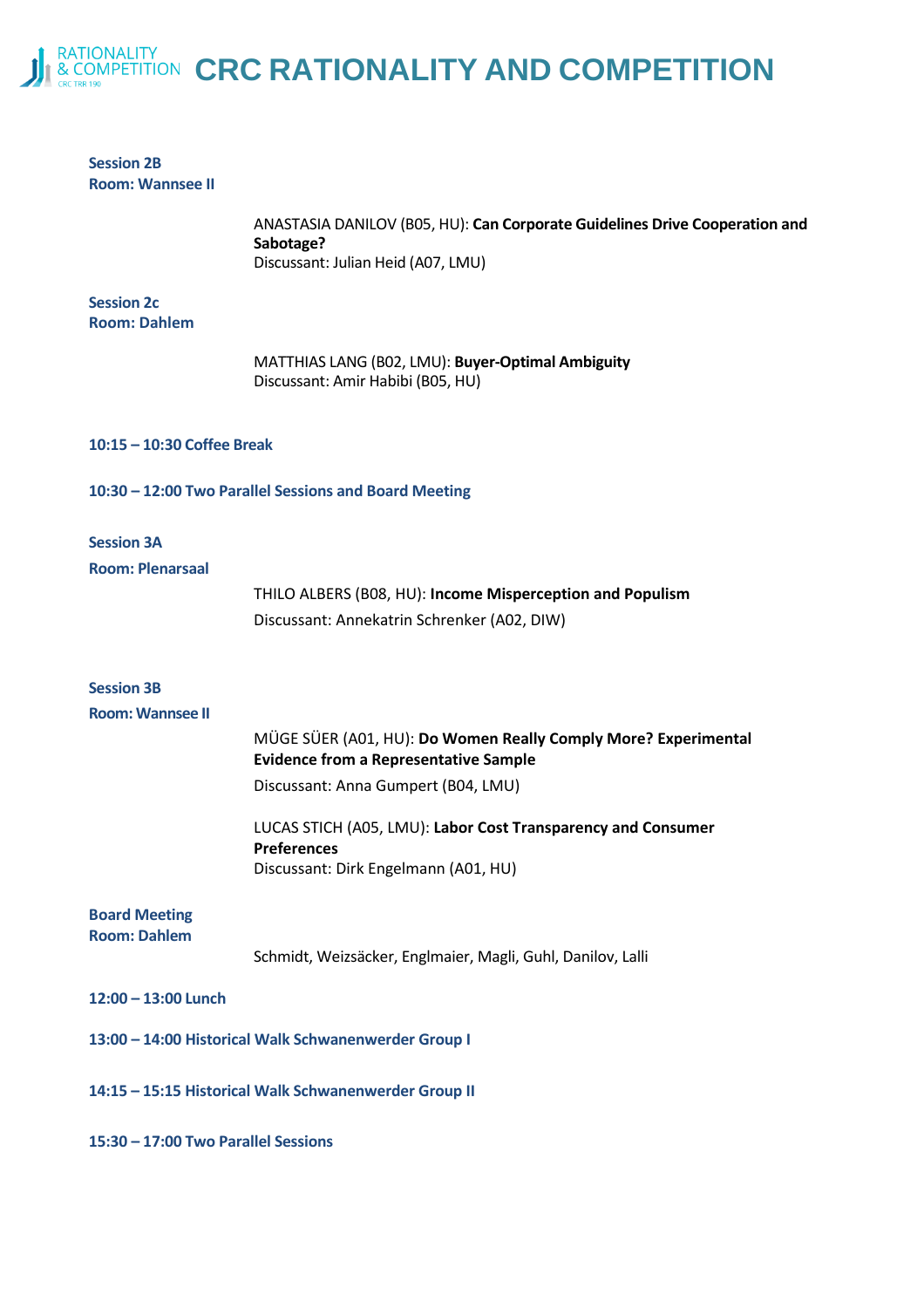

### **Session 4A Room: Plenarsaal**

BERNHARD KASSNER (B07, LMU): **Rational Inattention and Overprecision in Belief Formation: A Theoretical Model and Experimental Evidence** Discussant: Bogdan Klishchuk (B02, HU)

VINCENT MEISNER (A04, TU): **Report-Dependent Utility and Strategy-Proofness** Discussant: Jinju Rhee (B02, LMU)

**Session 4B Room: Wannsee II**

> DANIEL WEISHAAR (A09, LMU): **The Taxation of Couples** Discussant: Martina Magli (B06, LMU)

EMILIO ESGUERRA (B08, LMU): **Choosing National Identity in South Tyrol** Discussant: Maja Adena (A05, WZB)

#### **17:00 - 17:15 Coffee Break**

#### **17:15 – 18:45 Two Parallel Sessions**

| <b>Session 5A</b><br><b>Room: Plenarsaal</b> | MAREIKE SACHSE (A05, HU): I'll Try That, Too - A Field Experiment in Retailing on<br>the Effect of Variety During Display Promotions<br>Discussant: Andrej Woerner (A04, LMU) |
|----------------------------------------------|-------------------------------------------------------------------------------------------------------------------------------------------------------------------------------|
|                                              | ANNA IGNATENKO (B06, LMU): Countervailing Power of Firms in<br><b>International Trade</b><br>Discussant: Sebastian Wichert (INF, ifo)                                         |
| <b>Session 5B</b><br><b>Room: Wannsee II</b> |                                                                                                                                                                               |
|                                              | CIRIL BOSCH ROSA (B07, TU): Risk-Taking under Limited Liability: Quantifying                                                                                                  |

**the Role of Motivated Beliefs** Discussant: Charlotte Cordes (A04, LMU)

**18:45 - 19:45 Dinner**

**20:00 Social**